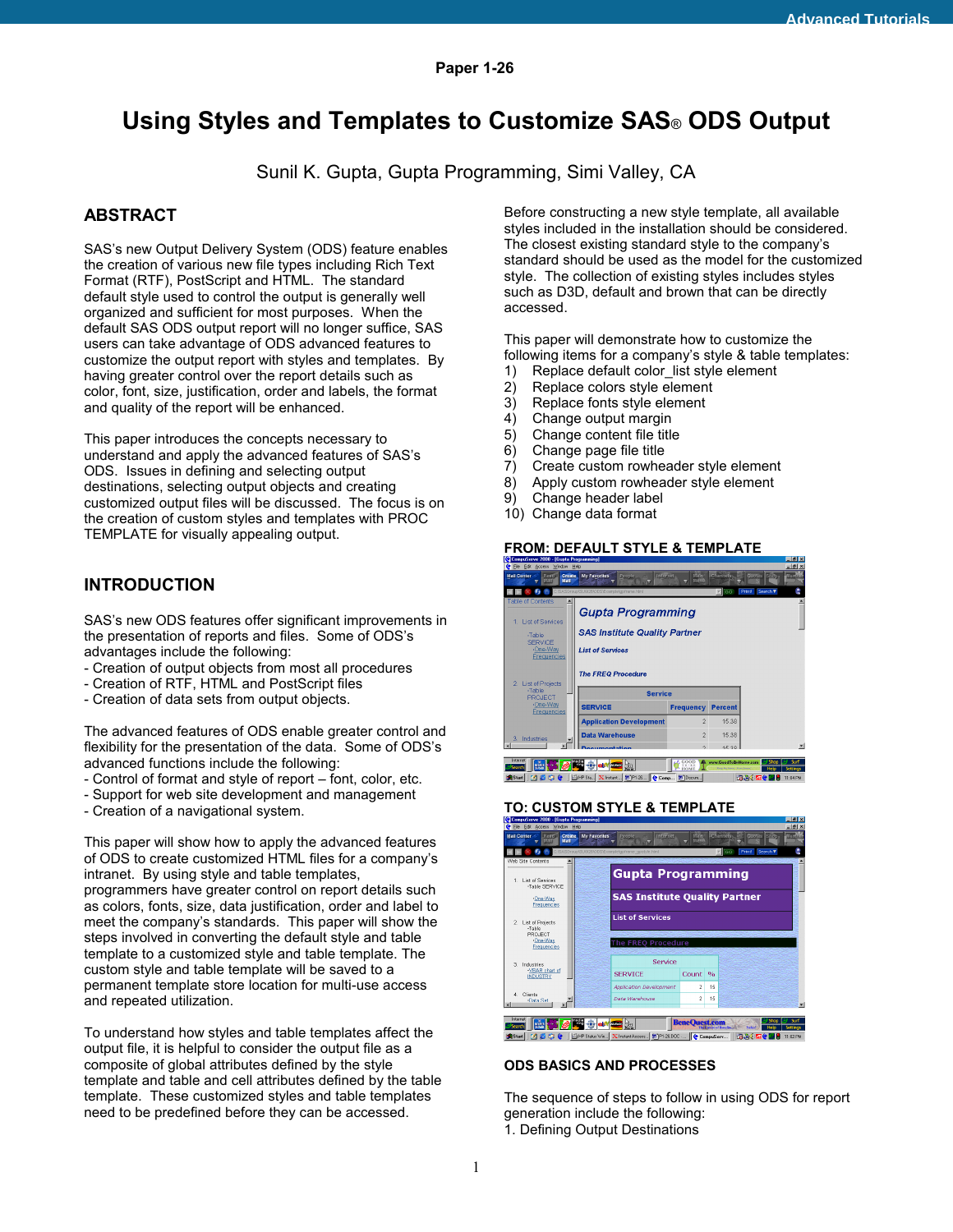- 2. Selecting Output Objects
- 3. Creating Output Files

4. Using Styles and Templates to Customize Output

When working in the ODS environment, it is helpful to consider the following definitions: 1. DESTINATION – "Final File Type" Where you want to be? (List, HTML, RTF, Printer, PDF, Data set)

2. OBJECT – "A Non-Physical Item" What you have to work with? (Select or Exclude Output Objects)

3. STANDARD REPORT – "As-Is Final End Product" How you will reach your destination? (Default Attributes defined in Default Style & Template)

4. CUSTOM REPORT – "Focused Final End Product" How you can **control** your destination? (Custom Style & Template)

# **Defining Output Destinations**

In defining the destinations to use, ODS needs to open and then close the output destination. More than one destination may be defined.

Currently, the available output destinations include:

- 1. Standard SAS List
- 2. HTML
- 3. RTF
- 4. Output SAS Data Set
- 5. Printer PostScript, PDF, PCL

Styles set at the ODS statement will remain in effect until changed to another style or until the destination is closed.

# **OUTPUT DESTINATIONS**



# **Selecting Output Objects**

Before table templates can be customized, it is important to first identify the table templates that will be utilized. Understanding how objects work, identifying objects from SAS Log, and selecting objects to include in output files will need to be done.

ODS creates output objects from the execution of each procedure. Procedure output is divided into one or more output objects. Each output object has a set of attributes such as name and label.

Each output object has two components.

- 
- 

1) Data component (raw numbers and characters) 2) Template component (description of format and arrangement instructions)



Each procedure has a default template for each output object created. The template component can be customized and saved.

The method used to identify objects from the SAS Log is the TRACE option. Use the ODS TRACE statement to write a record of each output object that is created to the SAS log.

# **PARTIAL SAS LOG OF TRACE OPTION**

| Output Added: |                          |
|---------------|--------------------------|
|               |                          |
| Name:         | OneWayFregs              |
| Label:        | One-Way Frequencies      |
| Template:     | Base.Freg.OneWayFregs    |
| Path:         | Freq.SERVICE.OneWayFreqs |
|               |                          |

#### **OUTPUT OBJECT ATTRIBUTES**

| <b>ATTRIBUTE</b> | <b>DESCRIPTION</b>                                                                                             |
|------------------|----------------------------------------------------------------------------------------------------------------|
| <b>NAME</b>      | Output object name                                                                                             |
| <b>DATA</b>      | Data component used to create output<br>object (Note: Appears only if different<br>from name of output object) |
| <b>LABEL</b>     | Contents of the output object                                                                                  |
| <b>TEMPLATE</b>  | Template component used to format the<br>object                                                                |
| <b>PATH</b>      | Path of the output object                                                                                      |

Selecting objects to include in the output file is accomplished with the select option. Use the ODS select option to select several objects (name1 name2 … namen, where name1, 2, n are the object's name).

Below is an object reference table for selected procedures.

#### **OBJECT REFERENCE BY PROCEDURE**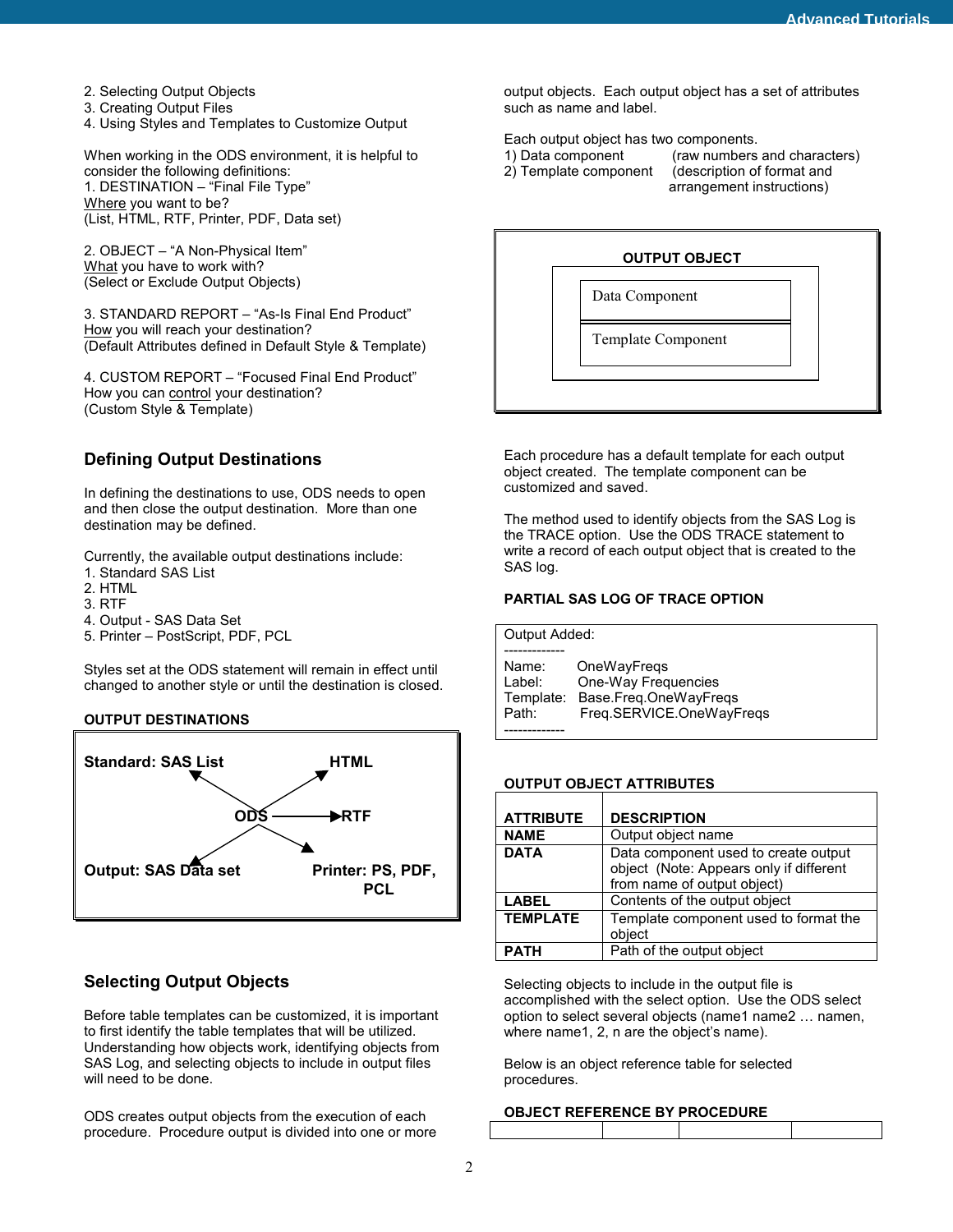| <b>PROCEDURE</b>  | <b>NAME</b>                | <b>TEMPLATE</b>                     | <b>PATH</b>                            |
|-------------------|----------------------------|-------------------------------------|----------------------------------------|
|                   |                            |                                     |                                        |
| Proc name;        | Obj name                   | Base.Proc nam<br>e.<br>Obj_name     | Proc name.<br>X.Obj_name               |
| Var X;            |                            |                                     |                                        |
| Run:              |                            |                                     |                                        |
|                   |                            |                                     |                                        |
| Freq              | OneWay<br>Fregs            | Base.Freq.<br>OneWayFregs           | Freq.X.<br>OneWayFre<br>qs             |
|                   |                            |                                     |                                        |
| <b>Means</b>      | Summary                    | Base.Summary                        | Means.<br>Summary                      |
|                   |                            |                                     |                                        |
| <b>SQL</b>        | SQL<br><b>Results</b>      | Base.SQL                            | SQL.SQL<br><b>Results</b>              |
|                   |                            |                                     |                                        |
| <b>Univariate</b> | <b>Moments</b>             | Base.Univariate.<br>Moments         | Univariate X.<br><b>Moments</b>        |
|                   | Basic<br><b>Measures</b>   | Base.Univariate.<br><b>Measures</b> | Univariate X.<br>Measures              |
|                   | TestsFor<br>Location       | Base.Univariate.<br>Location        | Univariate X.<br>Location              |
|                   | <b>TestsFor</b><br>Normal. | Base.Univariate.<br>Normality       | Univariate X.<br>Normality             |
|                   | Quantilies                 | Base.Univariate.<br>Quantiles       | Univariate X<br>Quantiles              |
|                   | Extreme.                   | Base.Univariate.<br><b>ExtObs</b>   | Univariate X.<br><b>ExtObs</b>         |
|                   | Frequency                  | Base.Univariate.<br>Frequency       | Univariate <sub>.X.</sub><br>Frequency |
|                   | Plots                      | N/A                                 | Univariate <sub>.X.</sub><br>Plots     |

# **Creating Output Files**

Not all destinations support all templates available. The table and column templates are supported by all destinations because the templates are internal to the output object. The style templates, however, are supported by destinations that support report details such as color, font and size. The HTML destination will be reviewed as an example.

| <b>TEMPLATE SUPPORT BY DESTINATION</b> |  |
|----------------------------------------|--|
|----------------------------------------|--|

|                    | <b>SUPPORT</b>      | <b>SUPPORT</b> |
|--------------------|---------------------|----------------|
| <b>DESTINATION</b> | <b>TABLE/COLUMN</b> | <b>STYLE</b>   |
| Listing            | Yes                 | No             |
| Printer            | Yes                 | Yes            |
| <b>RTF</b>         | Yes                 | Yes            |
| Data Set           | Yes                 | No             |
| HTMI               | Yes                 | Yes            |

The two options for creating reports are to use the default style or to specify a different style. The style specified must first be defined and accessible. To send output to a destination file, use the file = option with the appropriate file type.

ODS *DESTINATION* FILE="file-spec.ext"

style = style-spec;

Where *DESTINATION* is one of the following: LIST, RTF, Printer or HTML.

\* Example: Create RTF file with SAS supplied style;

# ODS RTF

FILE='c:\sasgroup\sugi26\ods\example\profile.rtf' STYLE=barrettsblue;

# **Creating HTML Files**

#### **HTML FILES**



The HTML file destination saves the content into logical files. The style = option is used to specify the style.

# ODS HTML

| PATH = 'PATH-spec'                      | (folder for html files)   |
|-----------------------------------------|---------------------------|
| BODY = 'HTML-FILE-spec' (html filename) |                           |
| CONTENTS = 'TOC-spec'                   | (links to pieces in body) |
| PAGE = 'PAGE-spec'                      | (individual pages)        |
| FRAME = 'FRAME-spec'                    | (integrate toc, body &    |
|                                         | pages)                    |
| STYLE = 'STYLE-spec'                    | (style type);             |
|                                         |                           |

#### ODS HTML

PATH = 'c:\sasgroup\sugi26\ods\example\' (url=none) BODY = 'gpbody.html' CONTENTS = 'gptoc.html' FRAME = 'gpframe.html' STYLE = styles.gpstyle;

Note that it is possible to change the style within the same HTML file by issuing another ODS HTML STYLE = without a new HTML filename. If this code is placed before the next procedure, then the next procedure will utilize the second style.

# **USING STYLES AND TEMPLATES TO CUSTOMIZE OUTPUT**

To understand how styles and table templates affect the output file, it is helpful to consider the output file as a composite of global attributes defined by the style template and table and cell attributes defined by the table template. Style templates define the overall attributes of the output file such as color, font face and size. Table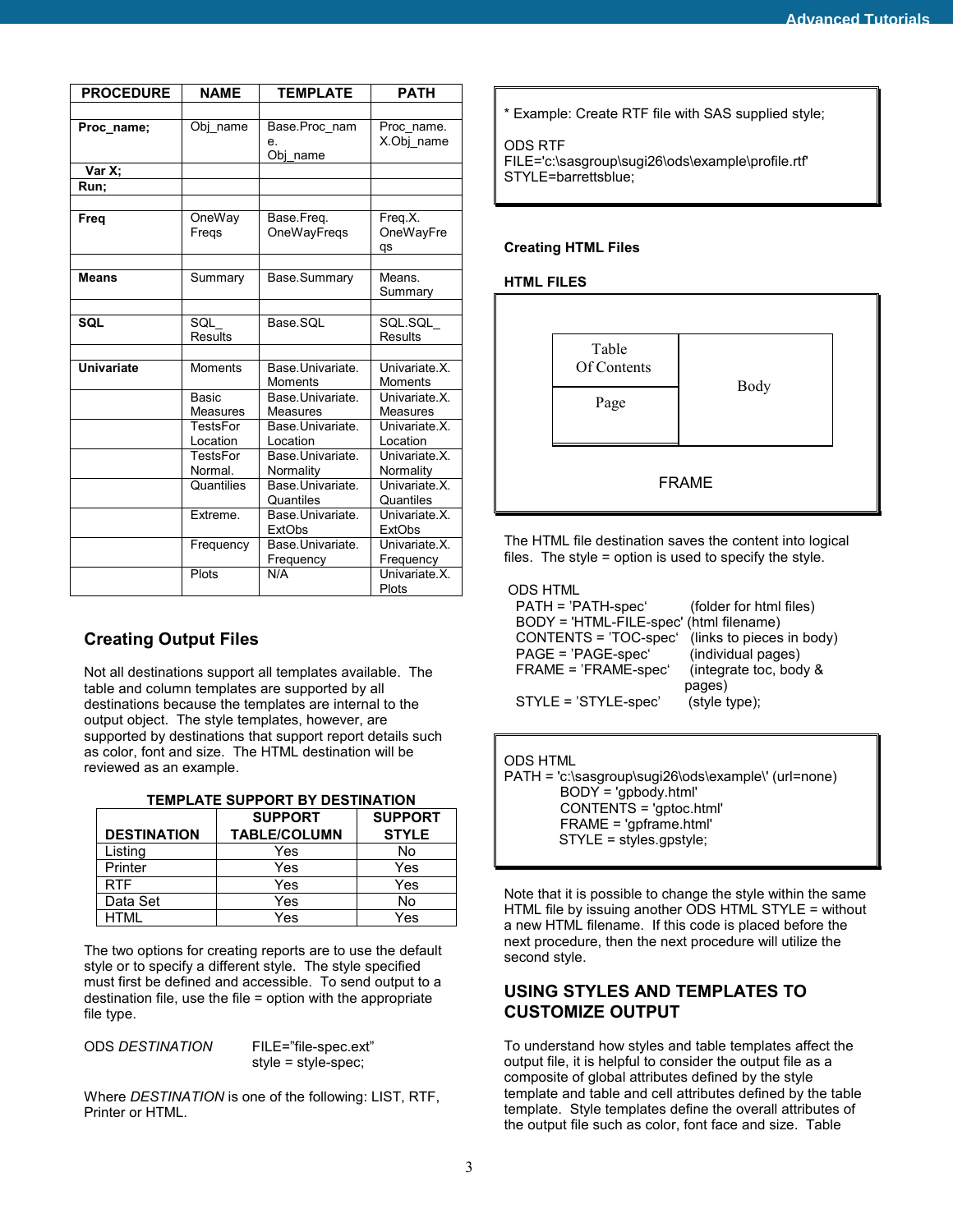and column templates define the specific table and cell attributes such as order, justification and font size. The report style defines the overall look of the output.

# **UNDERSTANDING HOW TEMPLATES WORK**

# **OUTPUT FILE**

Style Template – Overall Attributes (color, font face, font size, etc.)

Table & Column Template 1 - Table and Cell Attributes (order, justification, font size, etc.)

Table & Column Template 2 – Table and Cell Attributes (order, justification, font size, etc.)

#### **DEFAULT STYLE AND TEMPLATE**

Without specifying any style in the ODS statement, SAS uses the default style and template to present the data. The default templates supplied by SAS Institute are stored in a template store SASHELP.TMPLMST.

To access templates from the Display Manager, follow these steps:

- 1. Select View in the top menu bar left click
- 2. Select Results in the drop-down menu left click
- 3. Select Results in the results window right click
- 4. Select Templates in the drop-down menu left click
- 5. Expand the Sashelp.Tmplmst item by clicking its +
- 6. Display the contents of folder in the right hand window
- 7. Double click on any template in the right window

By default, custom templates are saved in the SASUSER library. The custom templates override the default settings of the default templates.

# **EXISTING STYLES**

The easiest method to construct a new style template is to use an existing style included in the installation that most closely matches the requirements. Note that the default style for the LISTING and the HTML destinations is different from the default style for the PRINTER and the RTF destinations. Be sure to use the appropriate default style for the defined destination.

Below is a collection of existing styles that can be directly accessed.

#### **STANDARD STYLES**

| <b>NAME</b>          | <b>DESCRIPTION</b>                     |
|----------------------|----------------------------------------|
| <b>BarrettsBlue</b>  | Blue header background, light table    |
|                      | background                             |
| Beige                | Beige header text, white text in       |
|                      | table                                  |
| <b>Brick</b>         | Brick color header text, white text in |
|                      | table                                  |
| <b>Brown</b>         | Brown title, black header, light table |
|                      | background                             |
| D <sub>3</sub> D     | White header, bold table border        |
| Default              | Dark blue header, shade table          |
|                      | background                             |
|                      | (Default for LISTING and HTML          |
|                      | Destinations)                          |
| Minimal              | No color, light text in table          |
| <b>NoFontDefault</b> | Black header text, white               |
|                      | background table                       |
| Printer              | <b>Printer Style</b>                   |
|                      | (Default for PRINTER Destination)      |
| <b>RTF</b>           | <b>RTF Style</b>                       |
|                      | (Default for RTF Destination)          |
| Statdoc              | Blue header, black text in table       |
| Theme                | Dark header, dark table                |
| FancyPrinter         | Printer Style                          |
| SansPrinter          | Printer Style                          |
| SasdocPrinter        | <b>Printer Style</b>                   |
| SerifPrinter         | <b>Printer Style</b>                   |

# **UNDERSTANDING CUSTOM STYLES AND TEMPLATES**

You can control essentially every aspect of your report using templates. The template procedure is used to create and modify styles and table definition templates. Custom styles are similar to custom templates, since styles are stored within a template store and are created by the PROC TEMPLATE. Styles differ from templates in that the code for a style may include a parent statement. This defines all the attributes of the parent style.

The table below shows the level of customization that can be achieved. Any combination of the templates can be defined and utilized for customization.

| <b>TEMPLATE</b> | <b>SCOPE</b> | <b>ELEMENT</b>        | <b>ATTRIBUTES</b>                             |
|-----------------|--------------|-----------------------|-----------------------------------------------|
| <b>Style</b>    | SAS<br>Job   | Position on<br>Report | Color, Font<br>face, Font size                |
| <b>Table</b>    | Object       | Position on<br>Table  | Column<br>ordering, Table<br>header order     |
| Column          | Object       | Position on<br>Table  | Cell formats -<br>font, Cell<br>justification |
| <b>Header</b>   | Object       | Position on<br>Table  | Label                                         |
| Footer          | Object       | Position on<br>Table  | Text                                          |
| <b>Tree</b>     | Object       | Position on<br>Table  | Equations and<br>functions                    |

#### **LEVEL OF CUSTOMIZATION: TEMPLATE TYPES**

The style template component controls the following: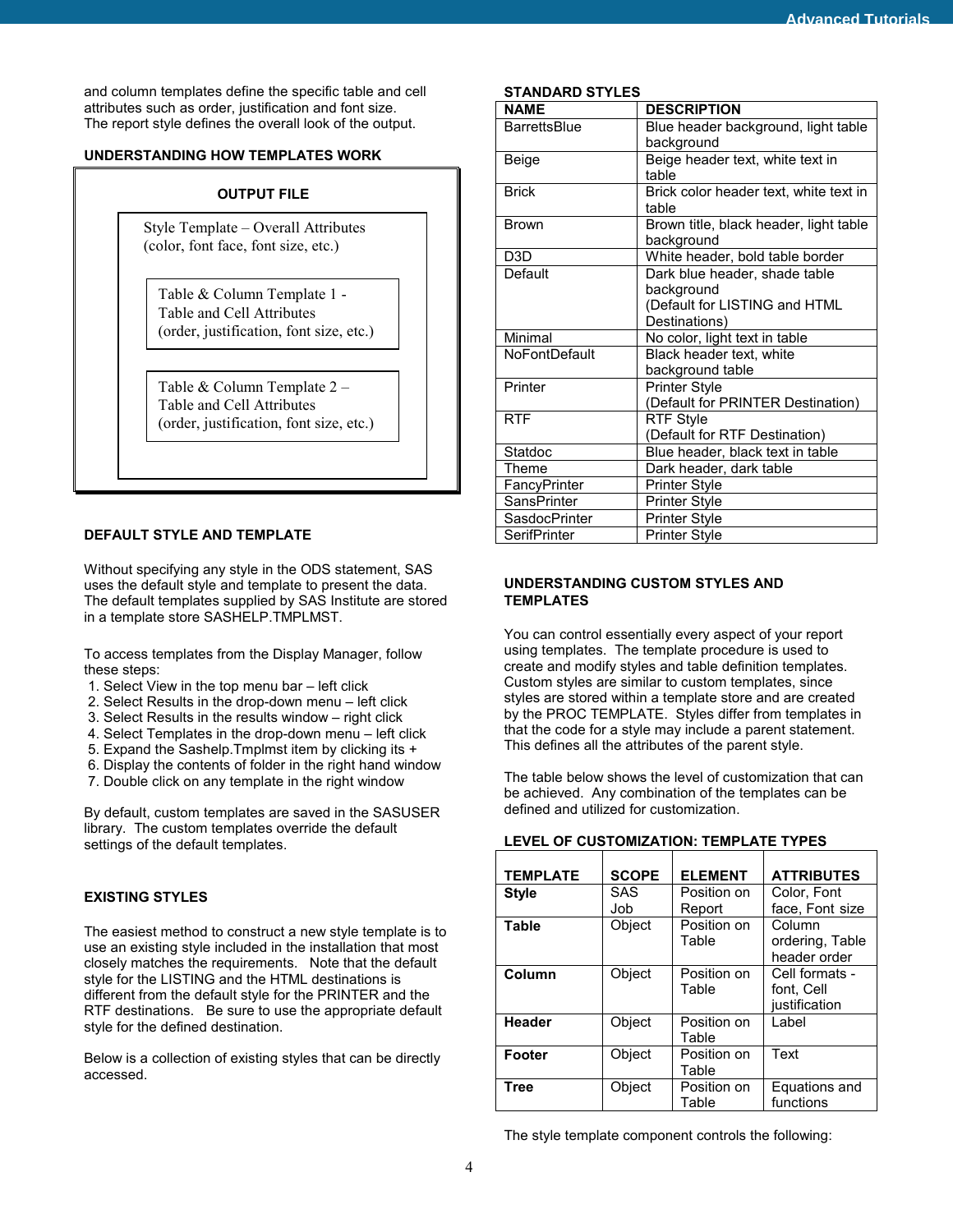Background image and color, left and right margins, header and labels for table of contents and table of pages.

# **STYLE DEFINITION: COLLECTION OF STYLE ELEMENTS (Position on Report)**

| <b>STYLE</b><br><b>ELEMENT</b> |                                                             |
|--------------------------------|-------------------------------------------------------------|
| <b>TYPE</b>                    | <b>COLLECTION OF STYLE ATTRIBUTES</b>                       |
| Layout                         | Background Image, Color, Left & Right<br>Margin, Font Style |
| Table of                       | Header, Label                                               |
| <b>Contents</b>                |                                                             |
| <b>Section</b>                 |                                                             |
| Table of                       | Header, Label                                               |
| Pages                          |                                                             |
| <b>Section</b>                 |                                                             |
| Titles                         | Color - background, foreground, Font,<br>Size               |
| <b>Footnotes</b>               | Color - background, foreground, Font,<br>Size               |
| <b>Tables</b>                  | Color - background, foreground, Font,<br>Size, Spacing      |

The table template component controls the following: the order of the columns, text and order of column, headers, formats for data and font sizes.

**TABLE DEFINITION: COLLECTION OF TABLE ELEMENTS (Data Format and Position on Table)** 

| <b>TABLE</b>   |                                             |
|----------------|---------------------------------------------|
| <b>ELEMENT</b> |                                             |
| <b>NAME</b>    | <b>COLLECTION OF TABLE ATTRIBUTES</b>       |
| Header         | Order of headers                            |
|                | Default style element = header              |
| Column         | Order of variables                          |
|                | Default style element = data                |
| <b>Define</b>  | Label, Cell Format, Justification, Spacing, |
| <b>Block</b>   | <b>Font Style</b>                           |
| Footer         | Label                                       |
|                | Default style element = footer              |

The styles behave as a hierarchy in which the lower detail level or child template can inherit or override aspects of the higher or parent template attributes.

The concept of inheritance is utilized to help minimize the amount of redundant code required for each style element and to help enforce consistency and organization across all related style elements. A change in the attribute of a parent style element will also affect all related child style elements. A reference to an existing style element with the from clause searches the current child first for the original SAS code and then the parent definition if it is not found in the current child style element.

The table below shows the level of dependency between the style elements. Level 1 defines the core list of attribute values. Level 2 defines the core list of original style elements. Level 3 defines the style elements that are child dependents of the level 2 style elements.

| Attribute Values: |
|-------------------|

|   | Fonts, color list, colors, HTML, text, etc. |  |
|---|---------------------------------------------|--|
| 2 | Original Style Elements:                    |  |
|   | example - Style Container                   |  |
| 3 | Style Definition inheritance with Style     |  |
|   | Statement:                                  |  |
|   | example - Style Document from Container     |  |

The Fonts style element establishes fonts to be used in items such as titles and headers. The font definition consists of the following items: font face, font size, font weight, font style, font width. The fonts used for the majority of the report sections include TitleFont, HeadingFont and DocFont.

Examples of the font face include the following: **times, courier, arial, Helvetica.**

# **FONT STYLE ELEMENT**

| <b>FONT WEIGHT</b> | <b>FONT STYLE</b> | <b>FONT WIDTH</b> |
|--------------------|-------------------|-------------------|
| Medium             | <b>Italic</b>     | Normal            |
| <b>Bold</b>        | Roman             | Compressed        |
| Demi bold          | Slant             | Extra compressed  |
| Extra bold         |                   | Narrow            |
| Liaht.             |                   | Wide              |

The color\_list and colors style elements establish colors to be used in the report. The color value is a string that identifies the color. Any color name supported by SAS/GRAPH can be used.

# **COLOR STYLE ELEMENT**

| <b>COLOR TYPE</b>          | <b>EXAMPLE</b>      |
|----------------------------|---------------------|
| Simple color               | Blue                |
| Complex color              | Light Blue          |
| red/green/blue (RBG) value | CX70DB93 or #70DB93 |
| hue/light/saturation (HLS) | H14E162D            |
| value                      |                     |
| grapy-scale value          | <b>GRAYBB</b>       |

#### **UNDERSTANDING HOW TO CUSTOMIZE STYLE AND TEMPLATE**

There are two methods to customize the output:

- 1. Create a new template.
- (ex. STYLES.GPSTYLE)
- 2. Modify an existing template. (ex. BASE.FREQ.ONEWAY.FREQS)

There are two options to customize the output:

- A. For the entire SAS job, use the style definition.
- B. For a single output object, use the table definition.
- A. To customize by Style, follow these general steps:
- 1) Set Style Definition (Collection of Style Elements: color, font face, font size, etc.)
- 2) Set Style Elements (Collection of Style Attributes that apply to a specific part of the output)
- 3) Save to Standard Style Element Name or to new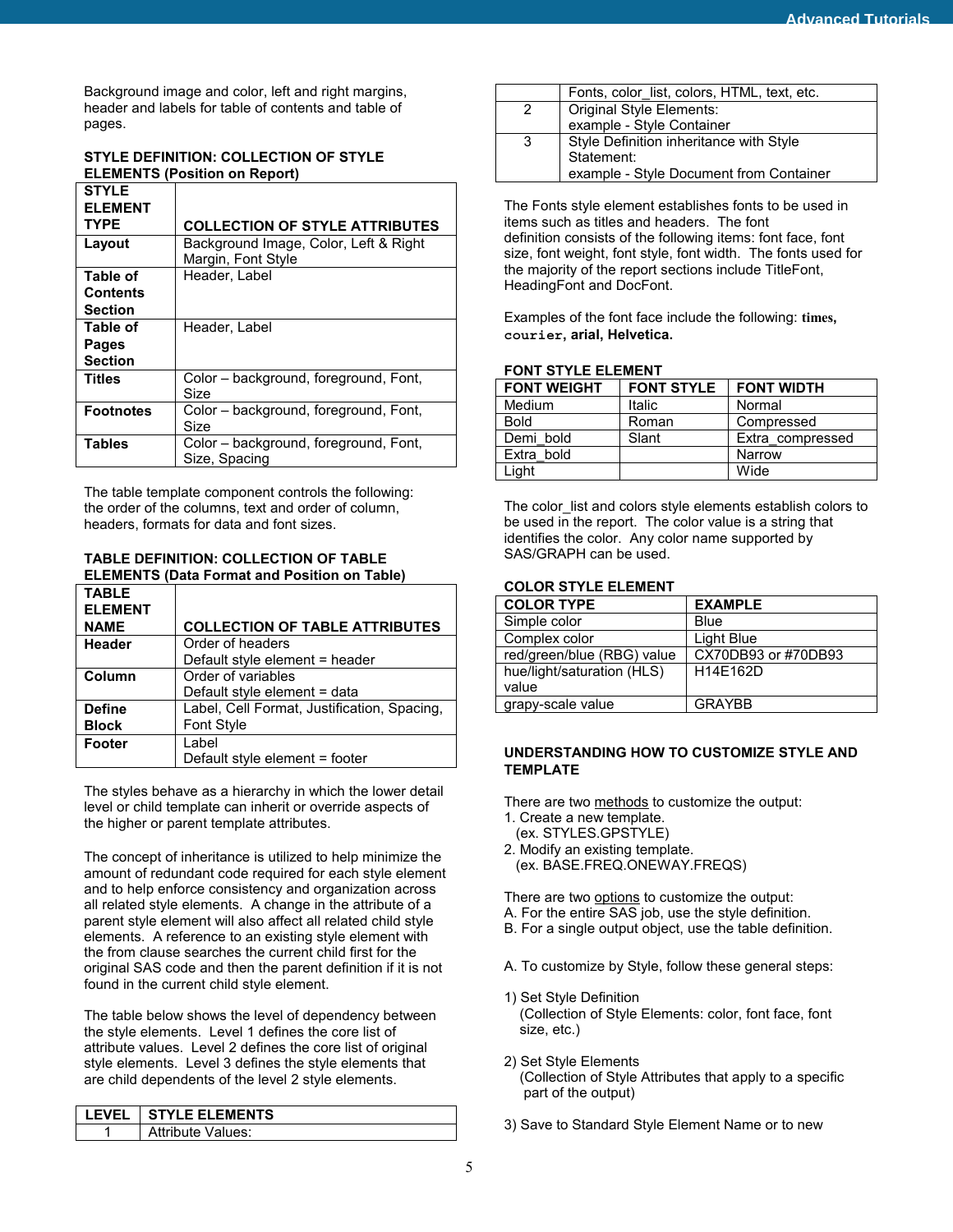Style Element Name

B. To customize by Table Object, follow these general steps:

- 1) Set Table Definition (Order of Table Headers, Footers and Columns)
- 2) Set Table Elements (Collection of Table Attributes for a specific column, header or footer)
- 3) Apply customized standard element names automatically with STYLE= in the ODS statement line or set STYLE = new element name or set STYLE = style attributes to directly apply customization

The following guidelines can be used to customize styles and templates:

1. Select closest existing standard style definition to meet requirements.

2. Save SAS code for the selected style template into a file.

```
PROC TEMPLATE; 
   SOURCE STYLES.DEFAULT / 
   FILE='C:\SAS\TEMPLATE\STYLE_GP.SAS'; 
RUN;
```
3. Edit the **STYLE\_GP.SAS** program to customize style elements as needed. Programmer can a) customize an existing style element name or b) create a new style element. The customization made at this level is global.

a) Customize page file title

- style PagesTitle from IndexTitle "Controls the title of the Pages file." / **pretext = "Pages";**
- b) Create new custom rowheader style element

```
style gprowheader from header 
     "Controls row headers." / 
     font=fonts('Emphasisfont');
```
4. Identify output object with **TRACE** option.

5. Select output object with **SELECT** option.

6. Save SAS code for the selected output object template into a file.

PROC TEMPLATE; **SOURCE BASE.FREQ.ONEWAYFREQS**/  **FILE='C:\SAS\TEMPLATE\FREQ\_GP.SAS'**; RUN;

7. Edit the **FREQ\_GP.SAS** program to customize table elements as needed. Programmers can a) apply the custom style attributes directly or b) use the new style element in table elements. Options a) and b) show two different methods to customize style at the table template level. When customizing directly at the table definition level, be sure to apply appropriate style elements and

style attribute settings to the table template.

a) Apply custom style attributes directly

```
define Variable; 
      just = varjust; 
      style = {font=fonts('Emphasisfont')}; 
      id; 
      generic; 
end;
```
b) Apply new custom rowheader style element

```
define Variable; 
      just = varjust; 
      style = gprowheader; 
      id; 
      generic; 
end;
```
8. To apply custom style elements at the SAS job level, the new style must be defined in the ODS statement. In the statement below, the custom style elements are defined in the GPSTYLE style definition.

\*Apply Customized Style Definition; ODS HTML **STYLE = STYLES.GPSTYLE**;

# **CREATING CUSTOM STYLE AND TEMPLATE**

Using custom styles requires setting the search path to include the location of the template store. The search path specifies which locations to search for definitions that were created by PROC TEMPLATE along with the order in which to search for them. Any changes and creation of templates from the current SAS session update the SASUSER.TEMPLATE library. All templates are read from the SASHELP.TMPLMST library.

#### **SAS PROGRAM FOR DEFAULT STYLE AND SETTING**

The default search path setting is: ODS PATH SASUSER.TEMPLAT (UPDATE) SASHELP.TMPLMST (READ);

Below is the partial SAS program (STYLE\_DEFAULT.SAS) to display the default style elements and default attribute values of the default style definition.

```
*************************************************************;
```

```
* PROGRAM: STYLE_DEFAULT.SAS;
```

```
* DATE: January 27, 2001;
```
\* PURPOSE: To display the style definition of the style;<br>\* ETVLES BEFALU THE STYLES.DEFAULT;

```
*************************************************************;
```
PROC TEMPLATE;

define style styles.default;

 style body from document "Controls the Body file." /;

style color\_list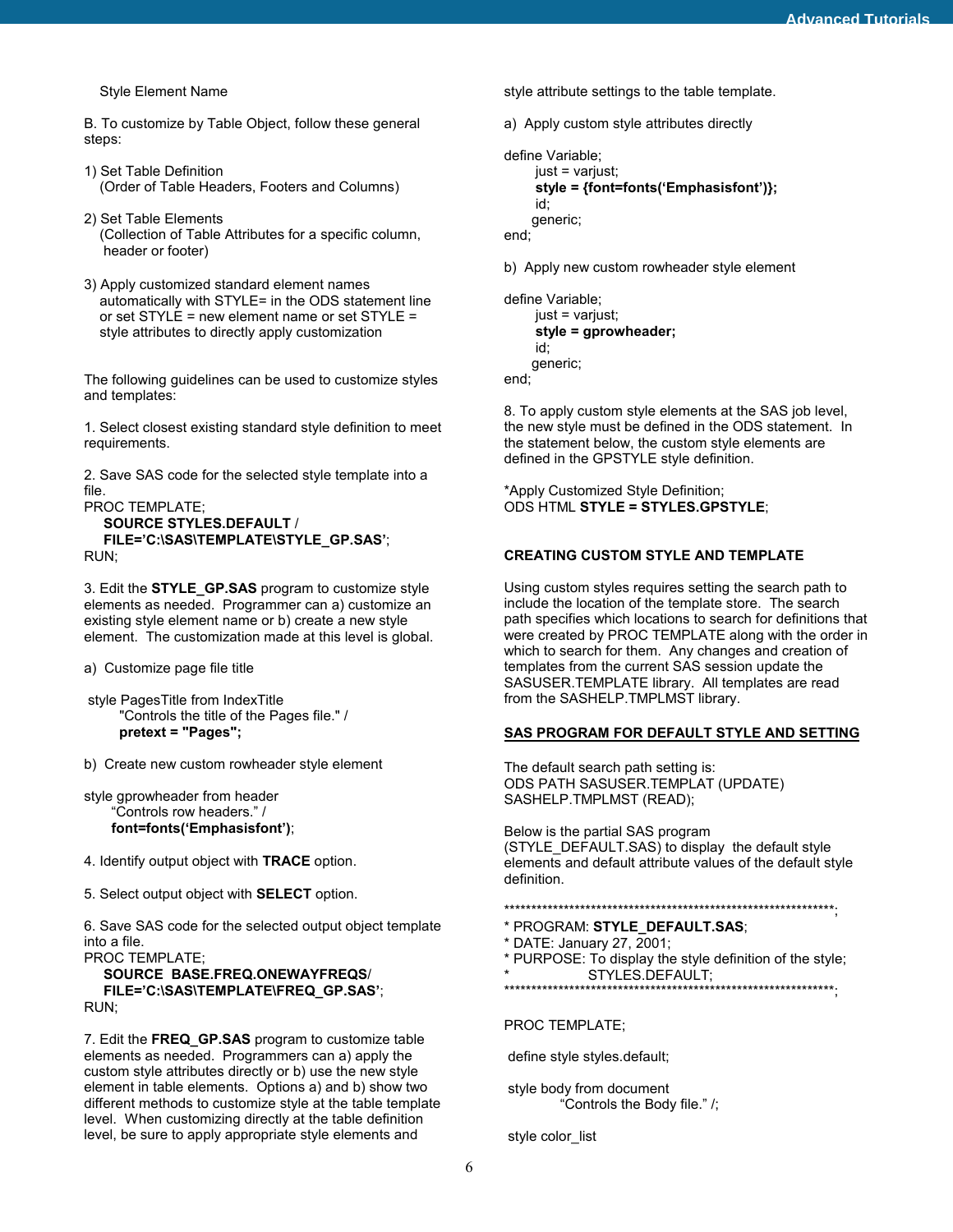```
 "Colors used in the default style" / 
'fqB2' = cx0066AA'fgB1' = cx004488'fgA4' = cxAAFFAA 
'bgA4' = cx880000;
```
style colors

 "Abstract colors used in the default style" / 'headerfgemph' = color\_list('fgA2') 'headerbgemph' = color\_list('bgA2') 'headerfgstrong' = color\_list('fgA2') 'headerbgstrong' = color\_list('bgA2') 'headerfg' = color\_list('fgA2') 'headerbg' = color\_list('bgA2') ;

 style fonts "Fonts used in the default style" / 'TitleFont2' = ("Arial, Helvetica, Helv", 4, Bold) 'TitleFont' = ("Arial, Helvetica, Helv", 5, Bold) 'StrongFont' = ("Arial, Helvetica, Helv", 4, Bold);

```
 style Body from Document / 
      leftmargin = 8;
```
 style SysTitleAndFooterContainer from Container / outputwidth = 100% cellpadding = 1 cellspacing = 1 borderwidth  $= 0$ ;

 style ContentTitle from IndexTitle "Controls the title of the Contents file." / pretext = text('content title');

 style PagesTitle from IndexTitle "Controls the title of the Pages file." / pretext = text('pages title');

end;

RUN;

Below is the partial SAS program (FREQ\_DEFAULT.SAS) to display the default attributes of the default FREQ table template.

\*\*\*\*\*\*\*\*\*\*\*\*\*\*\*\*\*\*\*\*\*\*\*\*\*\*\*\*\*\*\*\*\*\*\*\*\*\*\*\*\*\*\*\*\*\*\*\*\*\*\*\*\*\*\*\*\*\*\*\*\*;

\* PROGRAM: **FREQ\_DEFAULT.SAS**;

\* DATE: January 27, 2001;

\* PURPOSE: To display the default FREQ table template; \*\*\*\*\*\*\*\*\*\*\*\*\*\*\*\*\*\*\*\*\*\*\*\*\*\*\*\*\*\*\*\*\*\*\*\*\*\*\*\*\*\*\*\*\*\*\*\*\*\*\*\*\*\*\*\*\*\*\*\*\*;

PROC TEMPLATE;

Define table Base.Freq.OneWayFreqs; Parent = Base.Freq.OneWayList; notes "One-Way Frequency table"; end;

Define table Base.Freq.OneWayList; notes "Parent for One-Way Frequency table and LIST table";

 dynamic page needlines plabel varlabel lw varjust gluef gluep;

 column Line Variable ListVariable Frequency TestFrequency Percent TestPercent CumFrequency CumPercent; header h1; translate \_val\_=.\_ into ""; define h1; text varlabel; space  $= 1$ :  $split = "":$ spill\_margin; highlight; end; define Variable; just = varjust; style = rowheader; id; generic; end; define TestFrequency; header = "\ Test \Frequency\";  $glue = 4$ ; format = BEST8.;  $just = c;$ end; define TestPercent; header = "\ Test\ Percent\";  $glue = 3;$ format =  $6.2$ ;  $just = c$ ; end;

RUN;

#### **SAS PROGRAM FOR CUSTOM STYLE AND SETTING**

To create new templates in a separate location, use this setting to first search your location:

LIBNAME MYLIB 'C:\SASGROUP\SUGI26\ODS\EXAMPLE\';

ODS PATH MYLIB.MYSTORE (UPDATE) SASHELP.TMPLMST (READ);

Below is the partial SAS program (STYLE\_GP.SAS) to customize the style template and save as the new style GPSTYLE. Items in bold identify the changes made from the default style definition.

\*\*\*\*\*\*\*\*\*\*\*\*\*\*\*\*\*\*\*\*\*\*\*\*\*\*\*\*\*\*\*\*\*\*\*\*\*\*\*\*\*\*\*\*\*\*\*\*\*\*\*\*\*\*\*\*\*\*\*\*\*;

- \* PROGRAM: **STYLE\_GP.SAS**;
- \* DATE: January 27, 2001;
- \* PURPOSE: To create custom style STYLES.GPSTYLE;
- from the style STYLES.DEFAULT;
- \*\*\*\*\*\*\*\*\*\*\*\*\*\*\*\*\*\*\*\*\*\*\*\*\*\*\*\*\*\*\*\*\*\*\*\*\*\*\*\*\*\*\*\*\*\*\*\*\*\*\*\*\*\*\*\*\*\*\*\*\*;

PROC TEMPLATE;

define style styles.gpstyle;

parent = styles.default;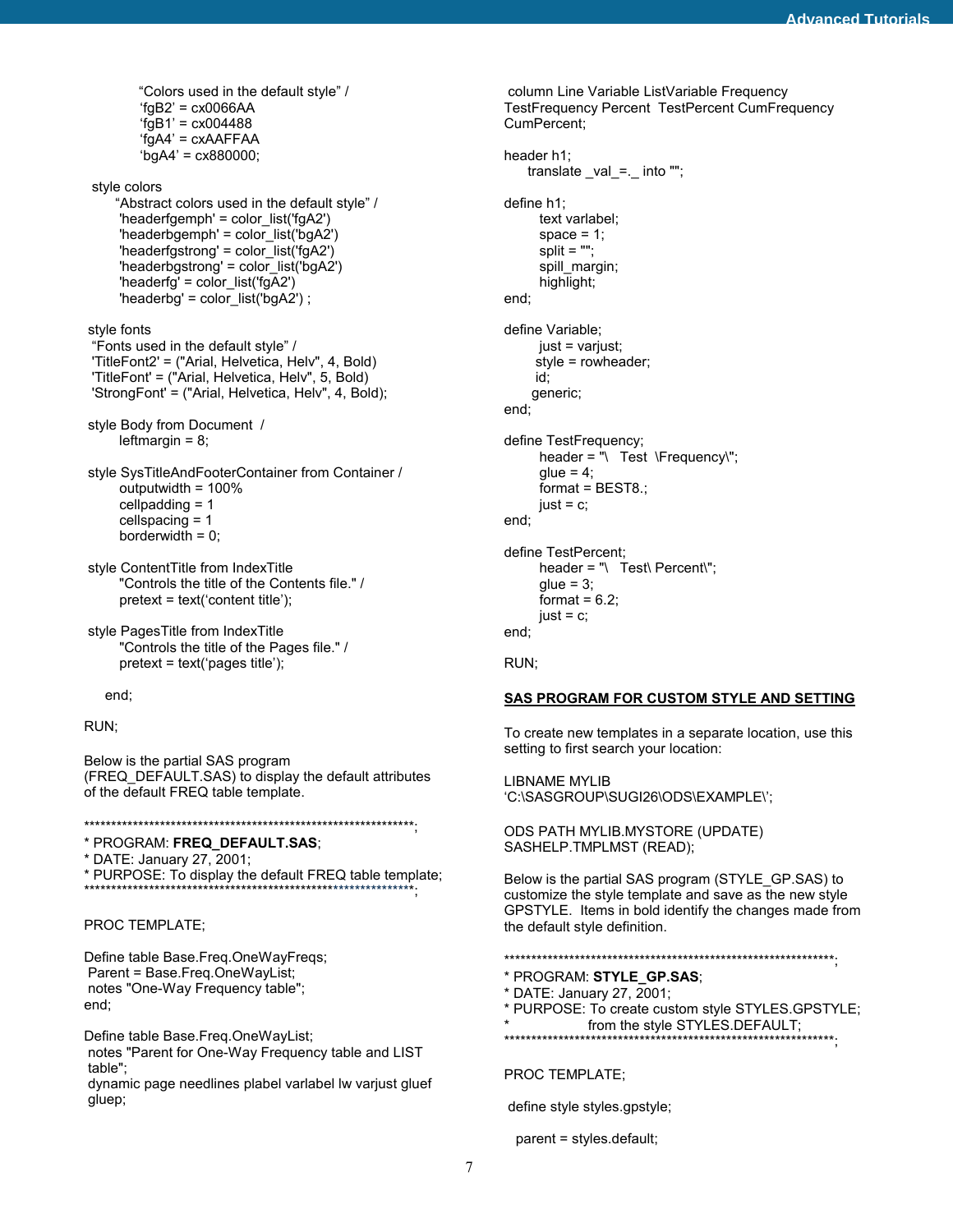style body from document / backgroundimage = "gp\_bkgrd.bmp";

#### *1) Replace default color list style element*

replace color\_list / "purple" = cx663399 "green" = cx66cccc "lgreen" = cxbbeeee "red" = cx990066 "white" = cxffffff "black" = cx000000  $'fgB2' = cx0066AA$ ;

#### *2) Replace colors style element*

 replace colors / 'headerfgemph' = color\_list('red') 'headerbgemph' = color\_list('lgreen') 'headerfgstrong' = color\_list('red') 'headerbgstrong' = color\_list('lgreen') 'headerfg' = color\_list('red') 'headerbg' =  $color$  list('lgreen') ;

# *3) Replace fonts style element*

 replace fonts / 'TitleFont2' = ("Verdana, Arial, Helvetica, Helv",4,Bold) 'TitleFont' = ("Verdana, Arial, Helvetica, Helv",5,Bold) 'StrongFont' = ("Verdana, Arial, Helvetica, Helv",3,Bold);

#### *4) Change output margin*

 style Body from Document / rightmargin = 5 leftmargin =  $95$ ;

 style SysTitleAndFooterContainer from Container / outputwidth = 98% cellpadding = 4 cellspacing = 2 borderwidth  $= 0$ ;

#### *5) Change content file title*

 style ContentTitle from IndexTitle "Controls the title of the Contents file." / pretext = "Web Site Contents";

#### *6) Change page file title*

 style PagesTitle from IndexTitle "Controls the title of the Pages file." / pretext = "Pages";

 *7) Create custom rowheader style element* style gprowheader from header "Controls row headers." / font=fonts('Emphasisfont');

end;

RUN;

Below is the partial SAS program (FREQ\_GP.SAS) to customize the FREQ table template. Items in bold identify the changes made from the default table template.

\*\*\*\*\*\*\*\*\*\*\*\*\*\*\*\*\*\*\*\*\*\*\*\*\*\*\*\*\*\*\*\*\*\*\*\*\*\*\*\*\*\*\*\*\*\*\*\*\*\*\*\*\*\*\*\*\*\*\*\*\*;

- \* PROGRAM: **FREQ\_GP.SAS**;
- \* DATE: January 27, 2001;
- \* PURPOSE: To create custom FREQ table template ;
- \* from default FREQ table template;

\*\*\*\*\*\*\*\*\*\*\*\*\*\*\*\*\*\*\*\*\*\*\*\*\*\*\*\*\*\*\*\*\*\*\*\*\*\*\*\*\*\*\*\*\*\*\*\*\*\*\*\*\*\*\*\*\*\*\*\*\*;

#### PROC TEMPLATE;

edit Base.Freq.OneWayFreqs; notes "Parent for One-Way Frequency table and LIST table";

dynamic page needlines plabel varlabel lw varjust gluef gluep;

\* Column defines the order of the variables in which they appear;

column Line Variable ListVariable Frequency TestFrequency Percent TestPercent CumFrequency CumPercent;

\* Header defines the order in which the template uses the headers;

header h1; translate \_val\_=.\_ into "";

\* Define blocks define the headers - format, label, justification, font style;

define h1; text varlabel; space  $= 1$ ; split = ""; spill\_margin; highlight; end;

define Variable; just = varjust;

 *8) Apply custom rowheader style element* style = gprowheader; id; generic; end;

define TestFrequency;

```
 9) Change header label 
      header = "\ Test \Count\"; 
     glue = 4;format = BEST4.;
     iust = c;
end;
```
define TestPercent; header = "\ Test\ %\";  $glue = 3;$ 

 *10) Change data format* format =  $4.0$ ;  $just = c$ ; end;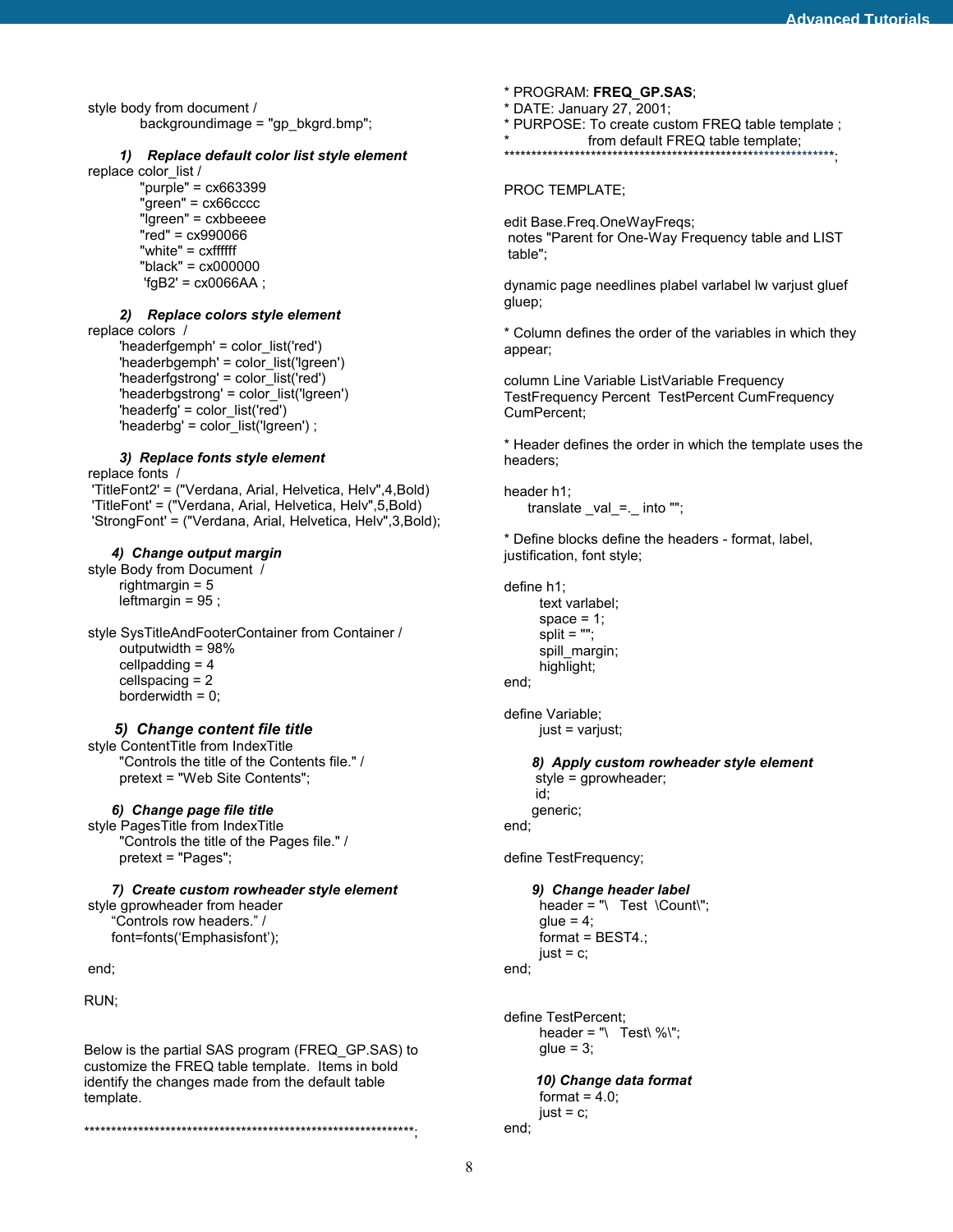RUN;

#### **USING CUSTOM STYLE AND TEMPLATE**

In the code below, since the ODS path statement lists the company's template store before the SASHELP template store, all custom styles and table templates will be located and utilized prior to the default styles and table templates. For each destination defined, the STYLE = STYLES.GPSTYLE must be included in the ODS statement. All style elements defined in the GPSTYLE style will be utilized. The PROC FREQ output object will utilize the custom table template.

Below is the partial SAS program required to utilize the new style GPSTYLE and the custom PROC FREQ table template.

LIBNAME MYLIB 'C:\SASGROUP\SUGI26\ODS\EXAMPLE\';

ODS PATH **MYLIB.MYSTORE (READ)** SASHELP.TMPLMST (READ);

ods html path = 'c:\sasgroup\sugi26\ods\example\' (url=none) body = 'gpbody.html' contents = 'gptoc.html' frame = 'gpframe.html' (title = 'Gupta Programming') **style = styles.gpstyle**;

ods proclabel 'List of Services';

proc freq data = mylib.client; tables service/nocol norow nocum; run;

ods html close;

# **SUMMARY**

SAS's new Output Delivery System (ODS) feature enables the creation of various new file types including Rich Text Format (RTF), PostScript and HTML. When the default SAS ODS output report will no longer suffice, SAS users can take advantage of ODS advanced features to customize the output report with styles and templates. By having greater control over the report details such as color, font, size, justification, order and labels, the format and quality of the report will be enhanced. The creation of custom styles and templates with PROC TEMPLATE facilitates more visually appealing output.

# **TRADEMARK INFORMATION**

SAS® is a registered trademark of the SAS Institute Inc., Cary, NC, USA.

#### **WEB SITES**

http://www.sas.com http://www.sas.com/rnd/base/

#### **SUGI PAPERS**

Fehlner, William, "Making the Output Delivery System (ODS) Work for You", SAS Institute (Canada) Inc., Toronto, Ontario

Gupta, Sunil, "Customized Reports with SAS ODS", WUSS 2000 Class, Gupta Programming, Simi Valley, CA

Haworth, Lauren, "HTML for the SAS Programmer", WUSS 2000, Ischemia Research & Education Foundation, San Francisco, CA

Lafler, Kirk Paul, "Creating HTML Output with Output Delivery System", SUGI 25, Software Intelligence Corporation, Spring Valley, CA

Lafler, Kirk Paul, "Delivering Results with the Output Delivery System", SUGI 24, Software Intelligence Corporation, Spring Valley, CA

McNeill, Sandy, "ODS for Dummies", WUSS 2000, SAS Institute Inc., Cary, NC

Muller, Sally, Bryant, Lara, Pass, Ray, "ODS, YES! Odious, NO! – An Introduction to the SAS Output Delivery System", SUGI 25, University of North Carolina at Chapel Hill, Chapel Hill, NC, Ray Pass Consulting, Hartsdale, NY

Olinger, Chris, "ODS for Dummies", SUGI 25, SAS Institute Inc., Cary, NC

Olinger, Chris, "Twisty Little Passages, All Alike – ODS Templates Exposed", PharmaSUG '99, SAS Institute Inc., Cary, NC

Olinger, Chris, Tobias, Randall D., "ODS for Data Analysis: Output As-You-Like-It in Version 7", SAS Institute Inc., Cary, NC

# **ABOUT THE AUTHOR**

The author welcomes your comments & suggestions.

Sunil K. Gupta Gupta Programming SAS Institute Quality Partner™ 213 Goldenwood Circle, Simi Valley, CA 93065 Phone: (805)-577-8877 E-mail: Sunil@GuptaProgramming.com http://www.GuptaProgramming.com

Sunil is a senior consultant at Gupta Programming. He specializes in SAS/BASE®, SAS/AF®, SAS/FSP®, SAS/STAT® and SAS/GRAPH®. His consulting projects with pharmaceutical companies include the development of a Clinical Study Data Entry System, a Macro-Based Application for Report Generation, and customized plots and charts with SAS/GRAPH®. He has been using SAS® software for over 10 years and is a SAS Institute Quality